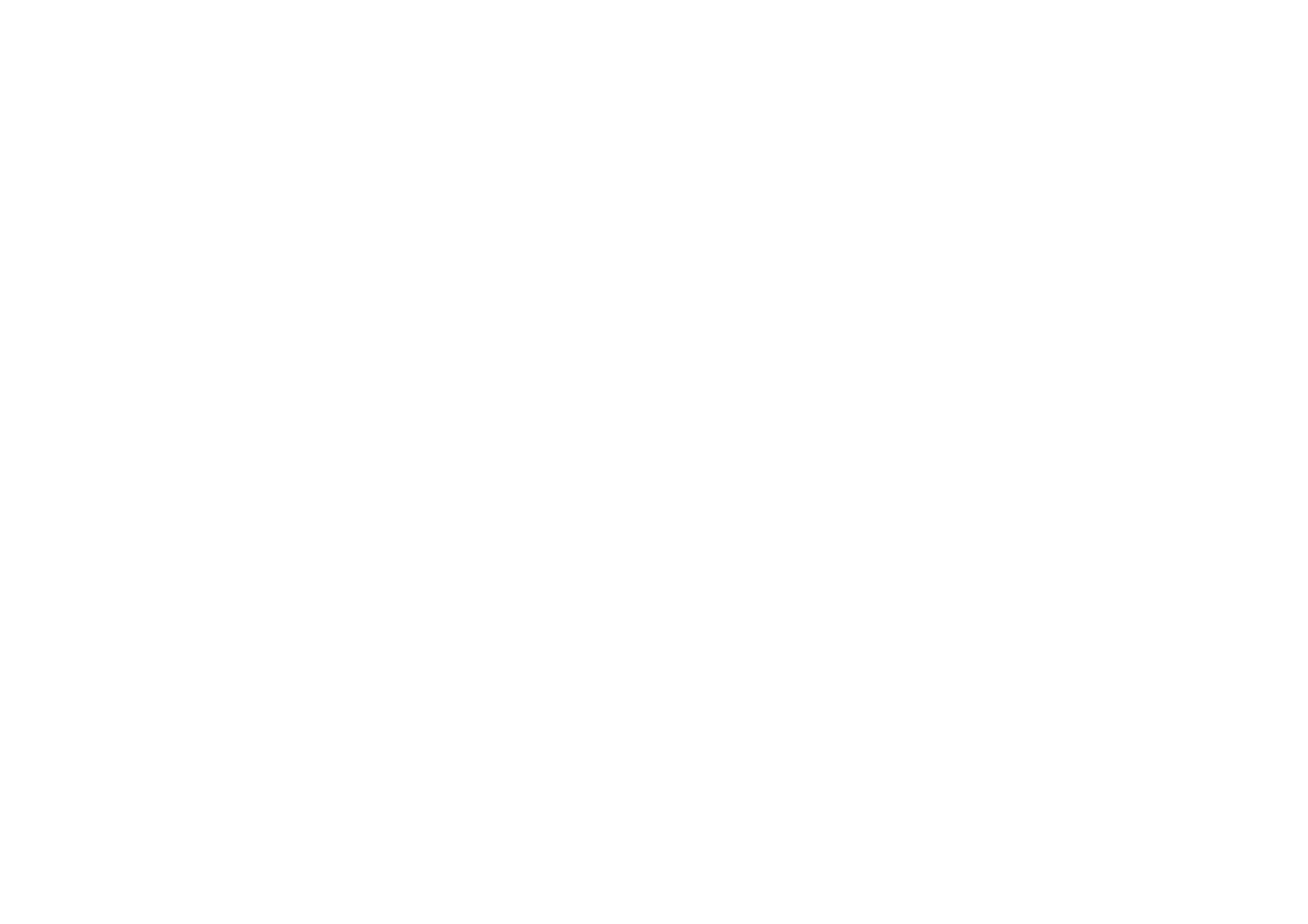<span id="page-2-0"></span>

| <b>Description</b>       | 2004   | البيان |
|--------------------------|--------|--------|
| Total out-patient visits | 28,460 |        |
| Seen by Consultant       | 16,786 |        |
| <b>General Practice</b>  | 10,634 |        |
| Antenatal                | 1,040  |        |
| Seen by Nurse            | 5,344  |        |
| <b>Other Services</b>    | 1,600  |        |
| Physiotherapy            | 4,108  |        |
| Total admissions         | 958    |        |
| <b>Beds</b>              | 37     |        |
| Baby cots                | 8      |        |
| Laboratory tests         | 84,685 |        |
| Radiology procedures     | 2,920  |        |
| In-patient days          | 2,877  |        |
| Deaths                   | 3      |        |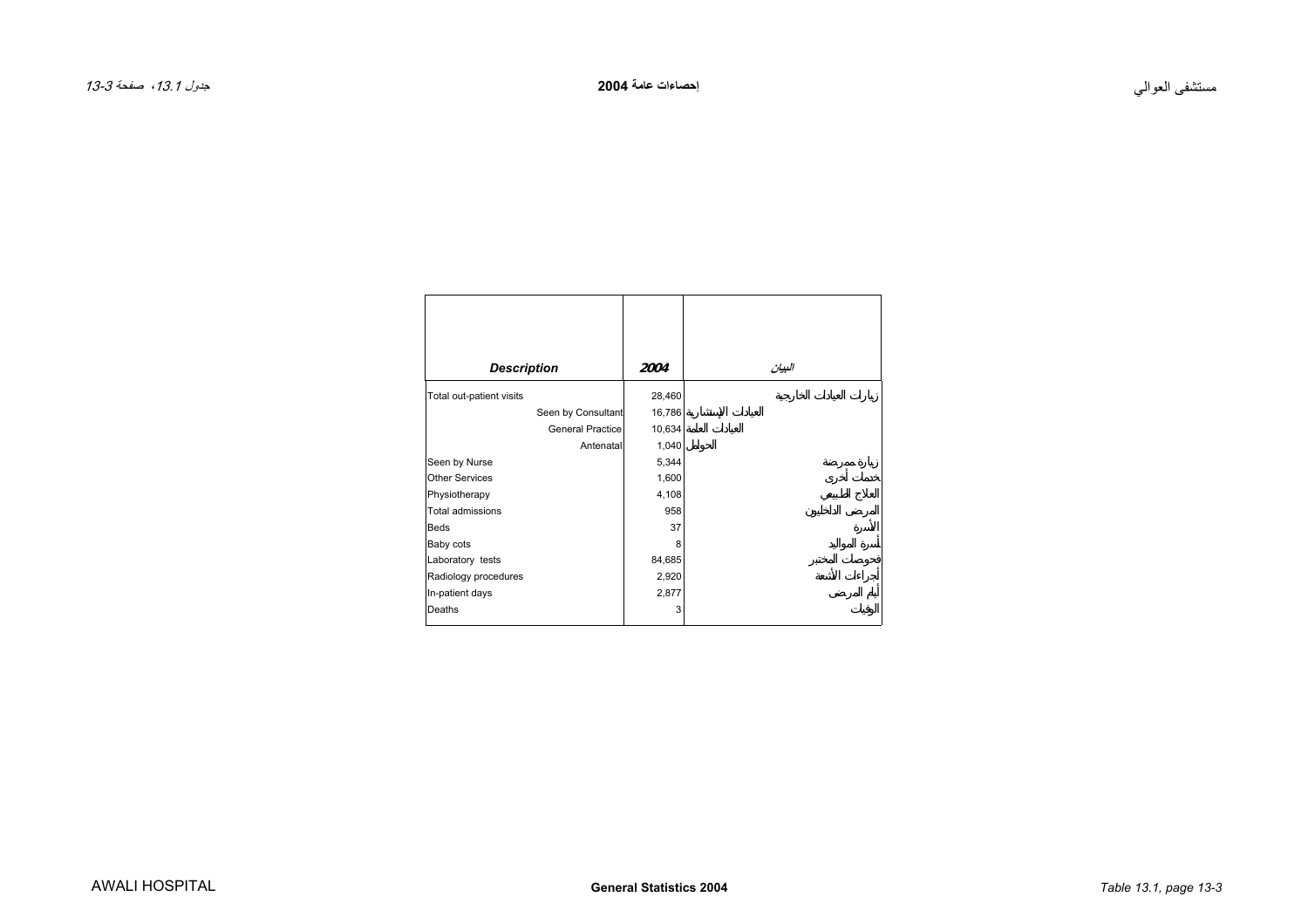<span id="page-3-0"></span>

|                          |               |               |                   | <b>Live Births</b>   |               |                      |               |  |
|--------------------------|---------------|---------------|-------------------|----------------------|---------------|----------------------|---------------|--|
| <b>Births</b>            |               |               |                   | <b>Premature</b>     |               | <b>Full Term</b>     |               |  |
|                          |               |               |                   |                      |               |                      |               |  |
| Nationality / type       | <b>Total</b>  | <b>Still</b>  | <b>Total Live</b> | Congenital           | <b>Normal</b> | Congenital           | <b>Normal</b> |  |
| of delivery              | <b>Births</b> | <b>Births</b> | <b>Births</b>     | <b>Abnormalities</b> |               | <b>Abnormalities</b> |               |  |
| Bahraini                 |               |               |                   |                      |               |                      |               |  |
| Normal Delivery          |               |               |                   |                      |               |                      |               |  |
| Vertex                   | 27            |               | 27                |                      |               |                      | 27            |  |
| <b>Breech</b>            |               |               |                   |                      |               |                      |               |  |
|                          |               |               |                   |                      |               |                      |               |  |
| Assisted Delivery        |               |               |                   |                      |               |                      |               |  |
| Vacuum                   | 3             |               | 3                 |                      |               |                      | 3             |  |
| Forceps                  | 1             |               |                   |                      |               |                      |               |  |
| Caesarian section        | 24            |               | 24                |                      |               |                      | 24            |  |
| Total Bahraini           | 55            |               | 55                |                      |               |                      | 55            |  |
|                          |               |               |                   |                      |               |                      |               |  |
| Non-Bahraini             |               |               |                   |                      |               |                      |               |  |
| Normal Delivery          |               |               |                   |                      |               |                      |               |  |
| Vertex                   | 23            |               | 23                |                      |               |                      | 23            |  |
| <b>Breech</b>            |               |               |                   |                      |               |                      |               |  |
|                          |               |               |                   |                      |               |                      |               |  |
| <b>Assisted Delivery</b> |               |               |                   |                      |               |                      |               |  |
| Vacuum                   | 4             |               | 4                 |                      |               |                      | Δ             |  |
| Forceps                  |               |               |                   |                      |               |                      |               |  |
| Caesarian section        | 25            |               | 25                |                      |               |                      | 25            |  |
| Total Non-Bahraini       | 52            |               | 52                |                      |               |                      | 52            |  |
| Total                    | 107           |               | 107               |                      |               |                      | 107           |  |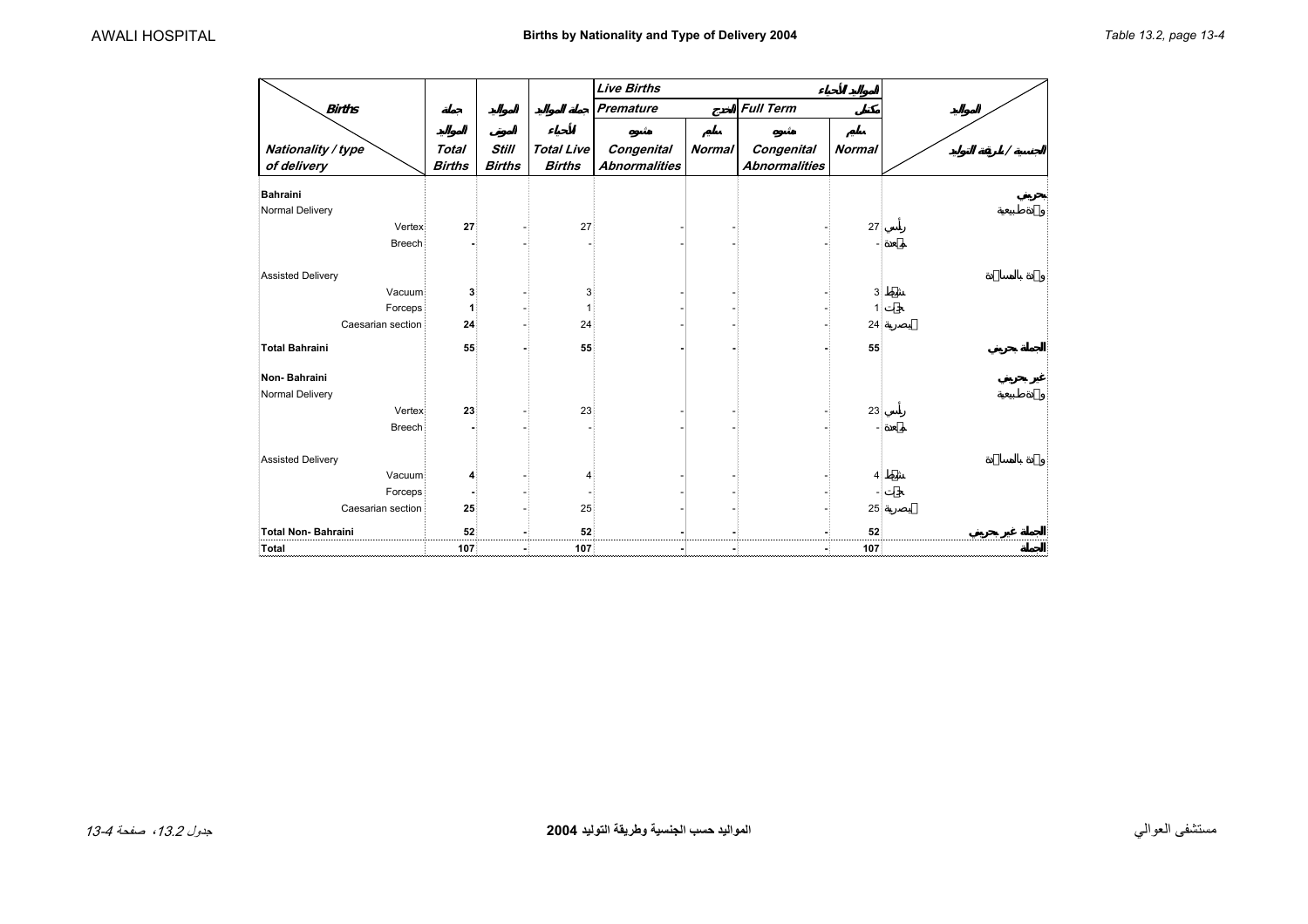<span id="page-4-0"></span>

|                                    | Procedure Type |              |           |       |         |
|------------------------------------|----------------|--------------|-----------|-------|---------|
|                                    | Total          | <b>Minor</b> | Intermed. |       |         |
| <b>Department</b>                  |                |              |           | Major |         |
| General Surgery                    | 225            | 211          | 14        |       |         |
| Orthopedics & Fracture             | 34             | 34           |           |       |         |
| Urology                            | 5              | 5            |           |       |         |
| <b>Plastic Surgery</b>             |                |              |           |       |         |
| Paediatrics <sup>*</sup>           | 40             | 40           |           |       | $\star$ |
| Ear, Nose & Throat                 | 251            | 56           | 189       | 6     |         |
| Opthalmology                       |                |              |           |       |         |
| Gynecology                         | 39             | 39           |           |       |         |
| Obstetrics                         | 53             |              | 3         | 49    |         |
| Dental                             |                |              | 3         |       |         |
| Others                             | 161            | 131          | 30        |       |         |
| Total                              | 812            | 518          | 239       | 55    |         |
| * Paediatrics (Circumcisions - 40) |                |              |           | 40 -  |         |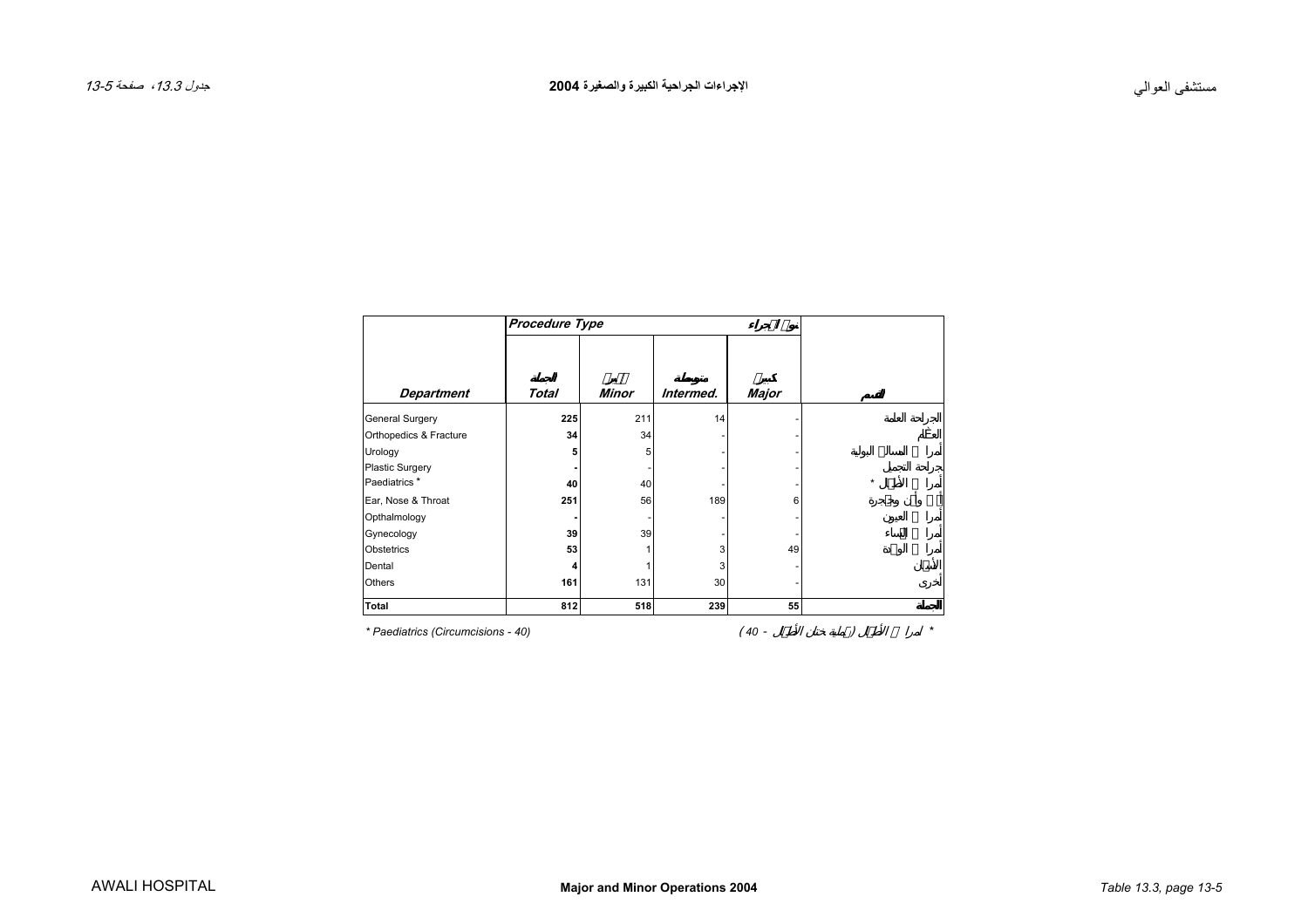<span id="page-5-0"></span>

|        | <b>Post operation days</b> |        |      |      | Pre operation days |        |      |      |                           |
|--------|----------------------------|--------|------|------|--------------------|--------|------|------|---------------------------|
| Disch. | Avg.L.S.                   | Median | Max. | Min. | Avg.L.S.           | Median | Max. | Min. | <b>Department</b>         |
| 120    | 1.0                        |        | 2    |      | 1.0                |        |      |      | 1 Medical                 |
| 145    | 3.0                        | 3      | 6    |      | 1.0                |        |      |      | 1 Surgery                 |
|        |                            |        |      |      |                    |        |      |      | - Opthalmology            |
| 264    | 1.0                        | $\sim$ | 3    |      | 1.0                |        |      |      | 1 Ear, Nose & Throat      |
| 15     | 1.0                        |        |      |      |                    |        |      |      | - Dental                  |
| 9      | 1.0                        |        |      |      | 1.0                |        |      |      | 1 Paediatrics             |
|        | 1.0                        |        |      |      | 1.0                |        |      |      | 1 Orthopedics & Fracture  |
|        |                            |        |      |      |                    |        |      |      | - Plastic Surgery & Burns |
| 305    | 5.0                        | 5      | 10   |      | 1.0                |        |      |      | 1 Obstetrics/Gynecology   |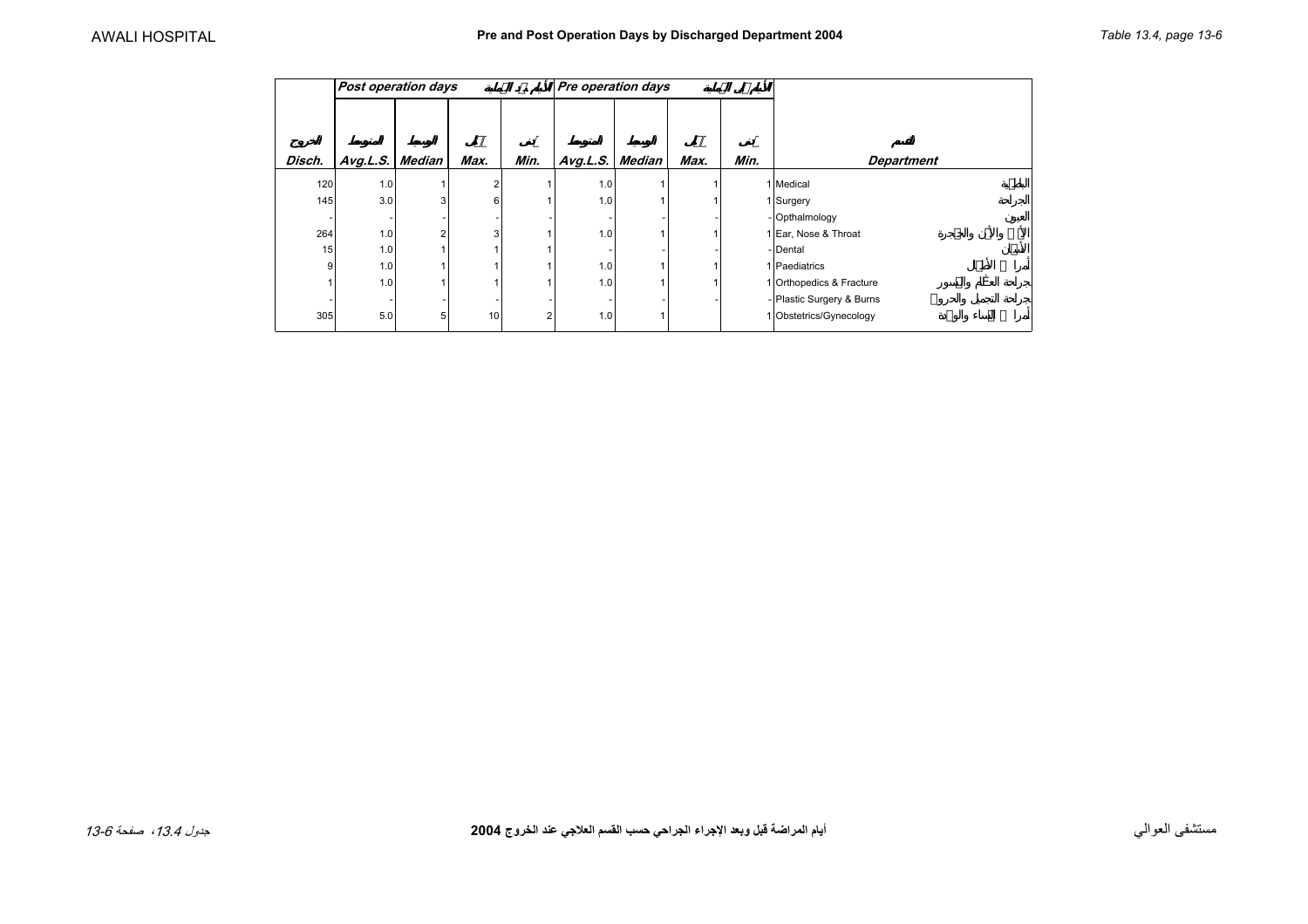<span id="page-6-0"></span>

|                                | <b>Total</b> |        |      | <b>Non-Bahraini</b> |        |             | <b>Bahraini</b> |        |      |  |
|--------------------------------|--------------|--------|------|---------------------|--------|-------------|-----------------|--------|------|--|
|                                |              |        |      |                     |        |             |                 |        |      |  |
| Category                       | <b>Total</b> | Female | Male | <b>Total</b>        | Female | <b>Male</b> | <b>Total</b>    | Female | Male |  |
| Physicians                     | 19           |        | 16   | 18                  |        | 15          |                 |        |      |  |
| Dentists                       |              |        |      |                     |        |             |                 |        |      |  |
| Pharmacists                    |              |        |      | 2                   |        | c           |                 |        |      |  |
| <b>Pharmacy Assistants</b>     |              |        |      |                     |        |             |                 |        |      |  |
| Nurses *                       | 50           | 38     | 12   | 39                  | 38     |             | 11              |        | 11   |  |
| Nurses (part time)             | 12           | 12     |      | 12                  | 12     |             |                 |        |      |  |
| Dental hygienists technicians  |              |        |      |                     |        |             |                 |        |      |  |
| Nurses (Dental)                |              |        |      |                     |        |             |                 |        |      |  |
| Lab technologist & technicians |              |        |      |                     |        |             |                 |        |      |  |
| Radiographers & technicians    |              |        |      |                     |        |             |                 |        |      |  |
| Dietician                      |              |        |      |                     |        |             |                 |        |      |  |
| Physiotherapist technicians    |              |        |      |                     |        |             |                 |        |      |  |
| Occupational health            |              |        |      |                     |        |             |                 |        |      |  |
| Public Health                  |              |        |      |                     |        |             |                 |        | 3    |  |

*\* Nurses excluding practical nurses and other grades below staff nurse.* . : *\**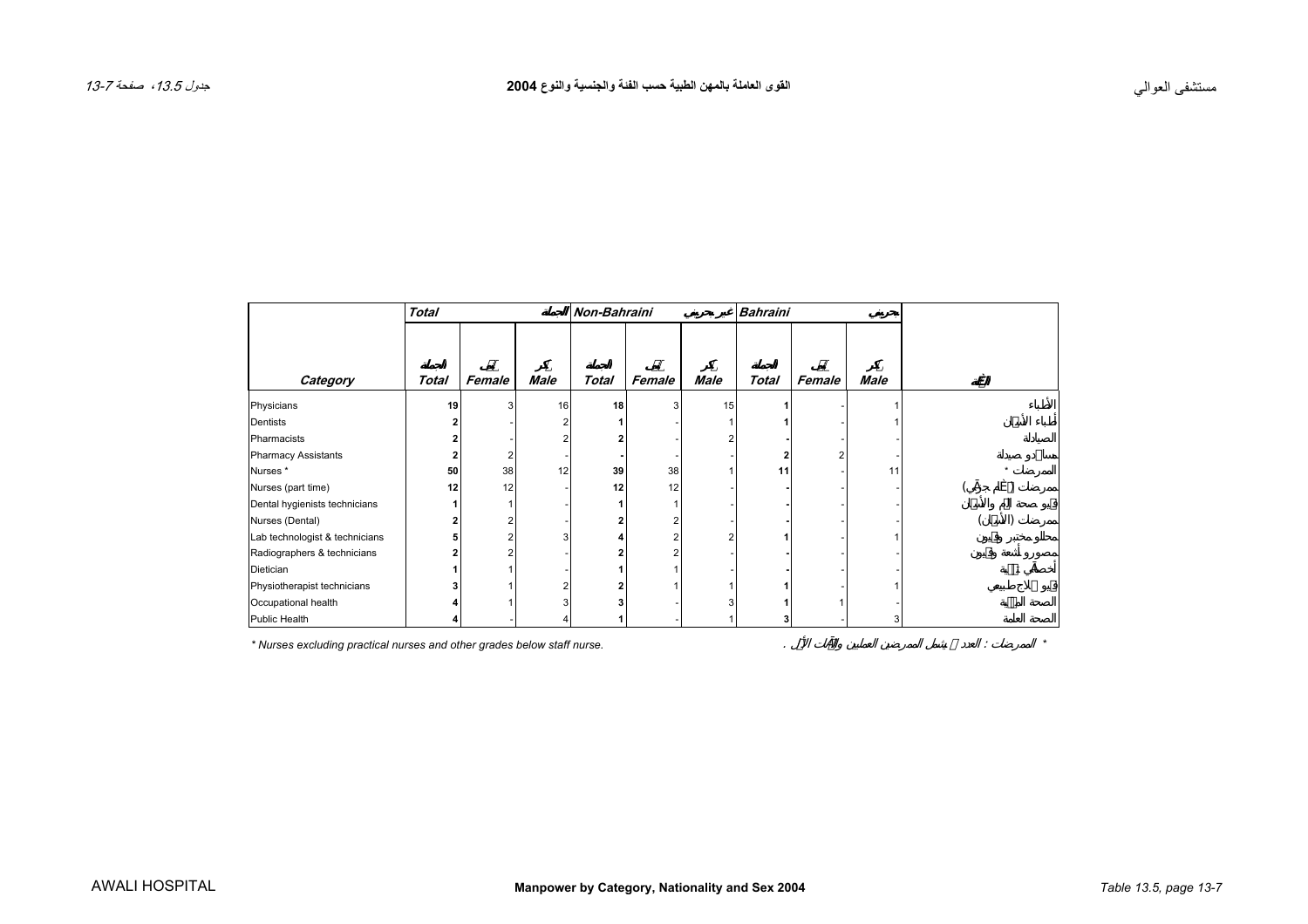<span id="page-7-0"></span>

|              | <b>Total</b> |                   | $2 - 5$ years |                |                   | $1 - 2$ years |      |                   | Below 1 year |           |                   |                                   |     |  |  |
|--------------|--------------|-------------------|---------------|----------------|-------------------|---------------|------|-------------------|--------------|-----------|-------------------|-----------------------------------|-----|--|--|
| <b>Total</b> | Non-         | Bahraini Bahraini | <b>Total</b>  | Non-           | Bahraini Bahraini | <b>Total</b>  | Non- | Bahraini Bahraini | <b>Total</b> | Non-      | Bahraini Bahraini | Type of vaccine                   |     |  |  |
|              |              |                   |               |                |                   |               |      |                   |              |           |                   | 1()<br><b>Hepatitis B/DPT/HIB</b> |     |  |  |
|              |              |                   |               |                |                   |               |      |                   |              |           |                   |                                   | ( ) |  |  |
| 84           | 54           | 30                |               |                |                   |               |      |                   | 84           | 54        | 30                | Dose 1                            |     |  |  |
| 89           | 52           | 37                |               |                |                   | 5             |      | 3                 | 84           | 50        | 34                | Dose 2                            |     |  |  |
| 129          | 47           | 82                |               | $\overline{4}$ |                   | 9             | 2    |                   | 116          | 41        | 75                | Dose 3                            |     |  |  |
| 130          | 55           | 75                | 19            | 9              | 10                | 111           | 46   | 65                | <b>NA</b>    | <b>NA</b> | <b>NA</b>         | Booster 1 dose                    |     |  |  |
| 105          | 56           | 49                | 105           | 56             | 49                |               |      |                   | <b>NA</b>    | <b>NA</b> | <b>NA</b>         | Booster 2 dose                    |     |  |  |
|              |              |                   |               |                |                   |               |      |                   |              |           |                   |                                   |     |  |  |
|              |              |                   |               |                |                   |               |      |                   |              |           |                   | Poliomyelitis                     |     |  |  |
| 141          | 51           | 90                |               |                |                   |               |      |                   | 141          | 51        | 90                | Dose 1                            |     |  |  |
| 126          | 51           | 75                |               |                |                   |               |      | 2 <sub>l</sub>    | 123          | 50        | 73                | Dose 2                            |     |  |  |
| 120          | 46           | 74                | 2             | $\overline{2}$ |                   |               | 3    | $\overline{4}$    | 111          | 41        | 70                | Dose 3                            |     |  |  |
| 88           | 39           | 49                | 14            | $\overline{7}$ |                   | 74            | 32   | 42                | <b>NA</b>    | <b>NA</b> | <b>NA</b>         | Dose 4                            |     |  |  |
| 84           | 42           | 42                | 71            | 42             | 29                | 13            |      | 13                | <b>NA</b>    | <b>NA</b> | <b>NA</b>         | Booster 1 dose                    |     |  |  |
| 25           | 15           | 10                | 25            | 15             | 10                |               |      |                   | <b>NA</b>    | <b>NA</b> | <b>NA</b>         | Booster 2 dose                    |     |  |  |
|              |              |                   |               |                |                   |               |      |                   |              |           |                   |                                   |     |  |  |
|              |              |                   |               |                |                   |               |      |                   |              |           |                   | Mumps, Measles, Rubella           |     |  |  |
| 118          | 51           | 67                | Δ             |                | Δ                 | 114           | 51   | 63                | <b>NA</b>    | <b>NA</b> | <b>NA</b>         | Dose 1                            |     |  |  |
| 115          | 64           | 51                | 115           | 64             | 51                |               |      |                   | <b>NA</b>    | <b>NA</b> | <b>NA</b>         | Dose 2                            |     |  |  |
|              |              |                   |               |                |                   |               |      |                   |              |           |                   |                                   |     |  |  |

*NA (Not Applicable)*